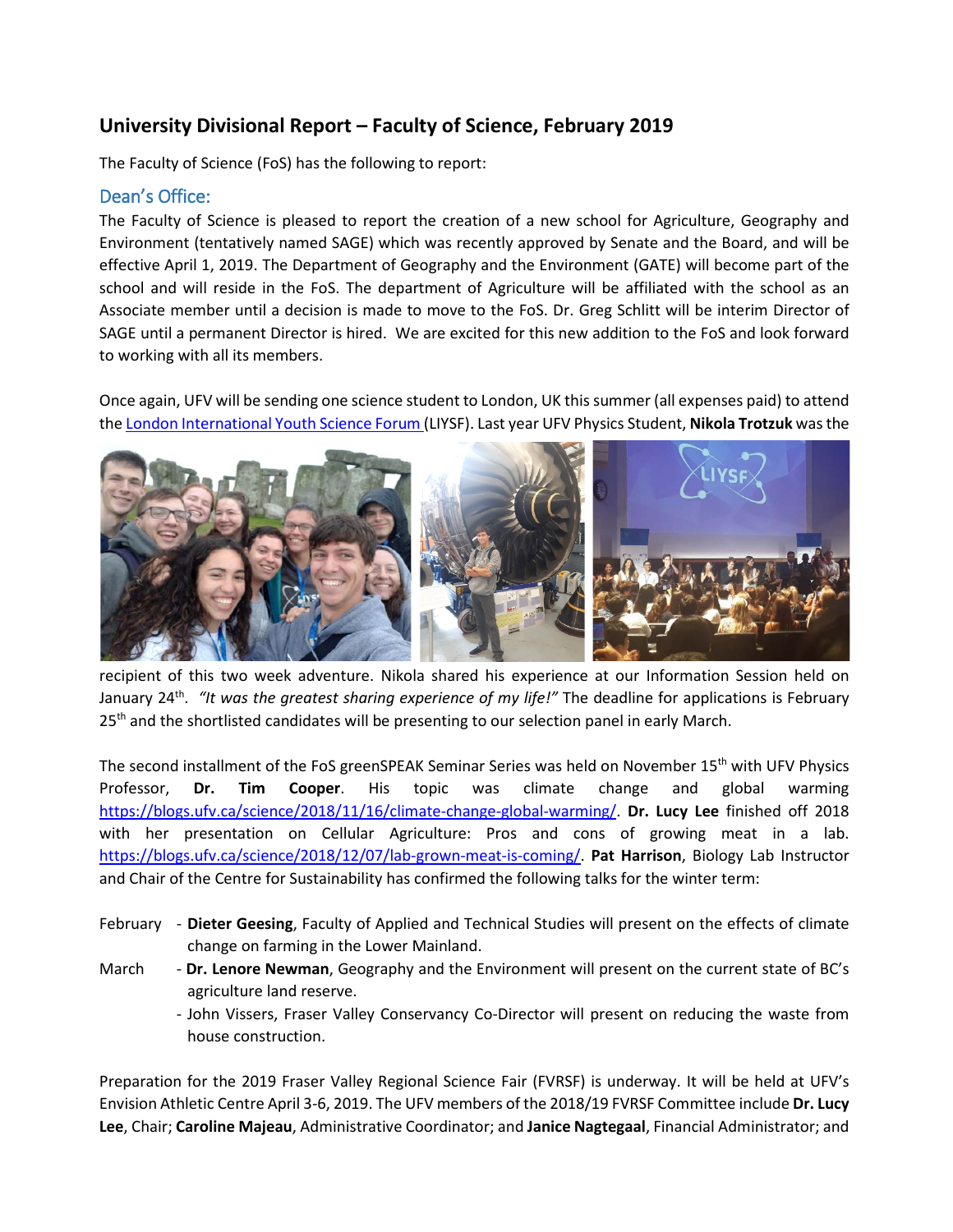from the Department of Chemistry, **Dr. Jason Thomas**, Chief Judge/Ethics Officer; **Dr. Linus Chiang**; and from Biology, **Dr. Nathan Bialas**. Students from grades K-12 will be competing for cash prizes, awards and scholarships. Students from grades 7-12 will also be competing for a chance to receive an all-expense-paid trip to th[e Canada Wide Science Fair \(](https://cwsf.youthscience.ca/welcome-cwsf)CWSF) to be held in Fredericton, NB May 12-17, 2019.

The FoS was pleased to welcome Kori Czuy from the [Werklund School of Education at the University of](https://werklund.ucalgary.ca/)  [Calgary](https://werklund.ucalgary.ca/) as part of the Dean's Seminar Series on November 28th. **Dr. Lee** introduced Kori to the large audience of 75+. Her talk entitled, (Re)weaving frayed connections: the depth of science and mathematics knowings within Indigenous stories, shared the journey towards ethno (mathematics) through Indigenous ways of knowing. Her talk was engaging and offered many opportunities for questions and discussions.

Biology Instructor and Science Faculty Advisor, **Debbie Wheeler**, along with the Science Advising Office hosted a Science Grad School Information Session on November 13, 2018. The students had the opportunity to gather valuable information on the grad school application process while hearing from current graduate students, faculty and academic advisors.





*Tour of the Biology Lab with Lab Instructor, Carlos Leon Guevara and students*

On November 14th members from UFV's senior administration and special guests from the community were invited to join **Dr. Lucy Lee**, Dean of Science on a guided tour of UFV's science facilities. The group visited the research labs and were able to see many of our students and faculty hard at work. Following the tour, Dr. Lee

and the special guests attended UFV's Town and Gown where 2014 UFV BSc Graduate,

**Andrew Alexander**, received the 2018 UFV Young Distinguished Alumni Award. Andrew is currently in the PhD program at UBC studying molecular biology and biochemistry. Andrew was also invited to speak at the Science Grad School Information Session the evening prior.



*Andrew Alexander, UFV BSc Graduate 2014*



November was a busy month of our Super Science Club Team which is coordinated by **Robin Endelman**, UFV Math Professor. The fall semester finished off at Eugene Reimer Middle School in Abbotsford where they delivered fun and intellectually stimulating science activities. Pictured right is **Sukhanjote**  Mann, Super Science Club Facilitator and 4<sup>th</sup> year science student.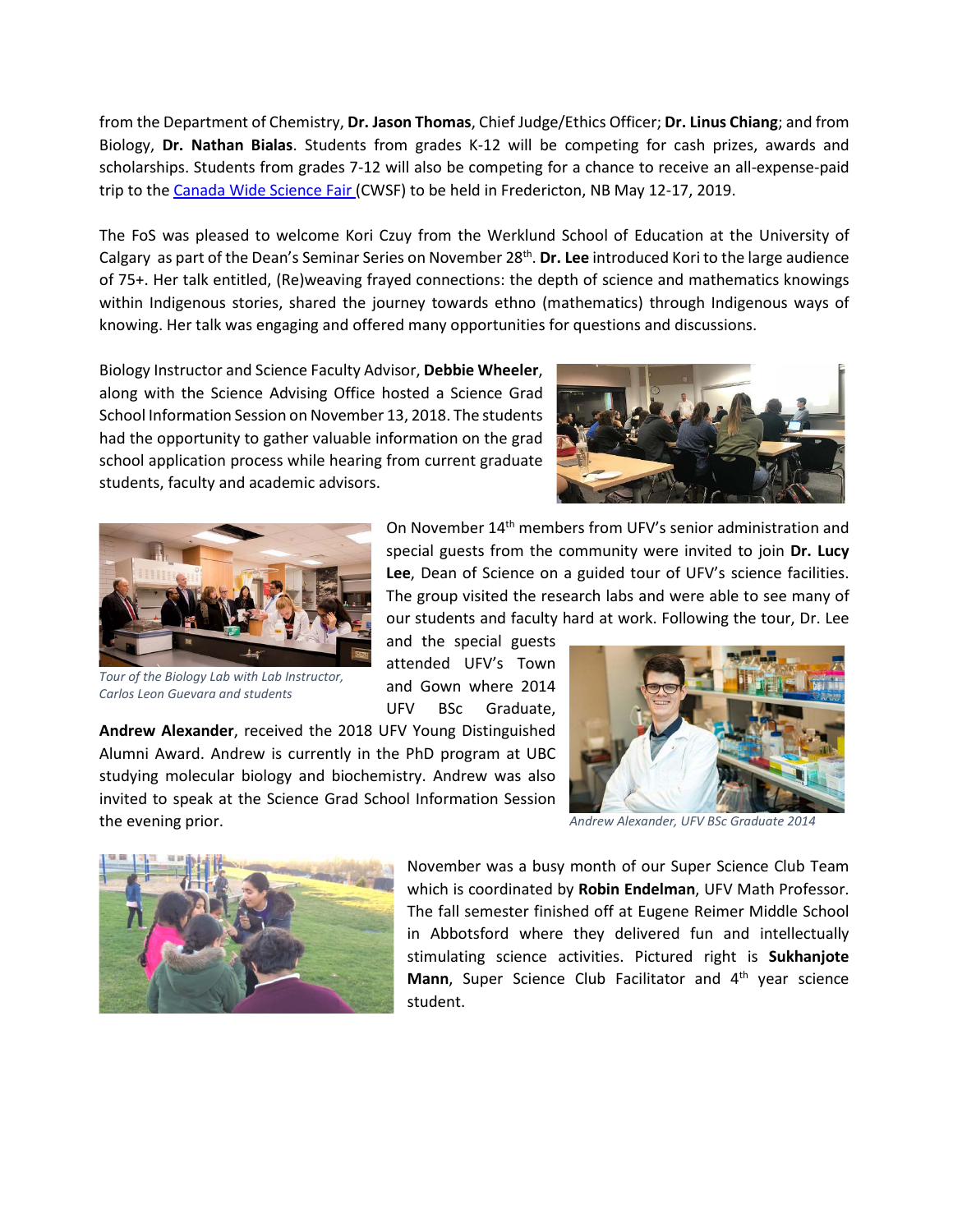## Biology:

On December 4<sup>th</sup>, UFV students shared their CityStudio projects, findings, and recommendations with the City of Abbotsford staff, peers, faculty, and community members. **Dr. Sharon Gillies'** Biology Students **Cheyanne Schwab, Amiliya Ferando, Jaleen Mackay** and **Kaitlin James** were awarded 1st Place for their project "Increasing Wetland Biodiversity at Mill Lake Park through Habitat Restoration and Community Stewardship". **Sukmanprit Dhillon** and **Kajal Dhaliwal** won for their project "Improvements for Mill Lake Park | In-Depth Restoration of Biodiversity". **Kirpal Brar** and **Dilpreet Gill** were awarded



*Jaleen Mackay, Amiliya Fernando and Abbotsford Mayor Henry Braun*

honorary mentions for their project "The Effect of Drying and Cutting on Parrot Feather Growth." [https://blogs.ufv.ca/science/2018/12/10/](https://blogs.ufv.ca/science/2018/12/10/%20biology-students-win-1st-place-for-their-citystudio-projects/) biology-students-win-[1st-place-for-their-citystudio-projects/](https://blogs.ufv.ca/science/2018/12/10/%20biology-students-win-1st-place-for-their-citystudio-projects/)

Twice a year the FoS features one of our amazing faculty members in a "Who's Who in Science". January 2019 featured **Dr. Greg Schmaltz**, Biology Professor [https://blogs.ufv.ca/science/2019/01/08/greg\\_schmaltz/.](https://blogs.ufv.ca/science/2019/01/08/greg_schmaltz/)



*Dr. Greg Schmaltz, Biology (photo: Debbie Wheeler)*

#### **Chemistry**

**Dr. Linus Chiang** received a \$120,000, 5-year NSERC grant to support his work on sustainable fuel production through earth abundant catalysts.

The Chemistry Department received a donated liquid chromatography-mass spectrometry (LC/MS) instrument that will allow them to engage in research more effectively.



The Chemistry Department came through once again with another fun and festive display for the holiday season. They brought the spirit of Charlie Brown, Snoopy, **Linus Chiang** and **Lucy Lee** gathering around the Chemis-tree.

### Math & Stats

On February 21<sup>st</sup> (Thursday of our Reading Break), UFV will be welcoming about 180 kids in grades 8, 9, and 10 to the Abbotsford campus, to compete individually and in teams in a math competition called Math Challengers. This is the Fraser Valley Regional competition and is organized by **Dr. Ian Affleck** and a team of mathematicians.

**Dr. Stan Manu** has been heavily involved with Math Education and Indigenous Communities, and has flown to Bella Coola for several weekends to deliver MATH 105 to Nuxalk College students during the fall term.